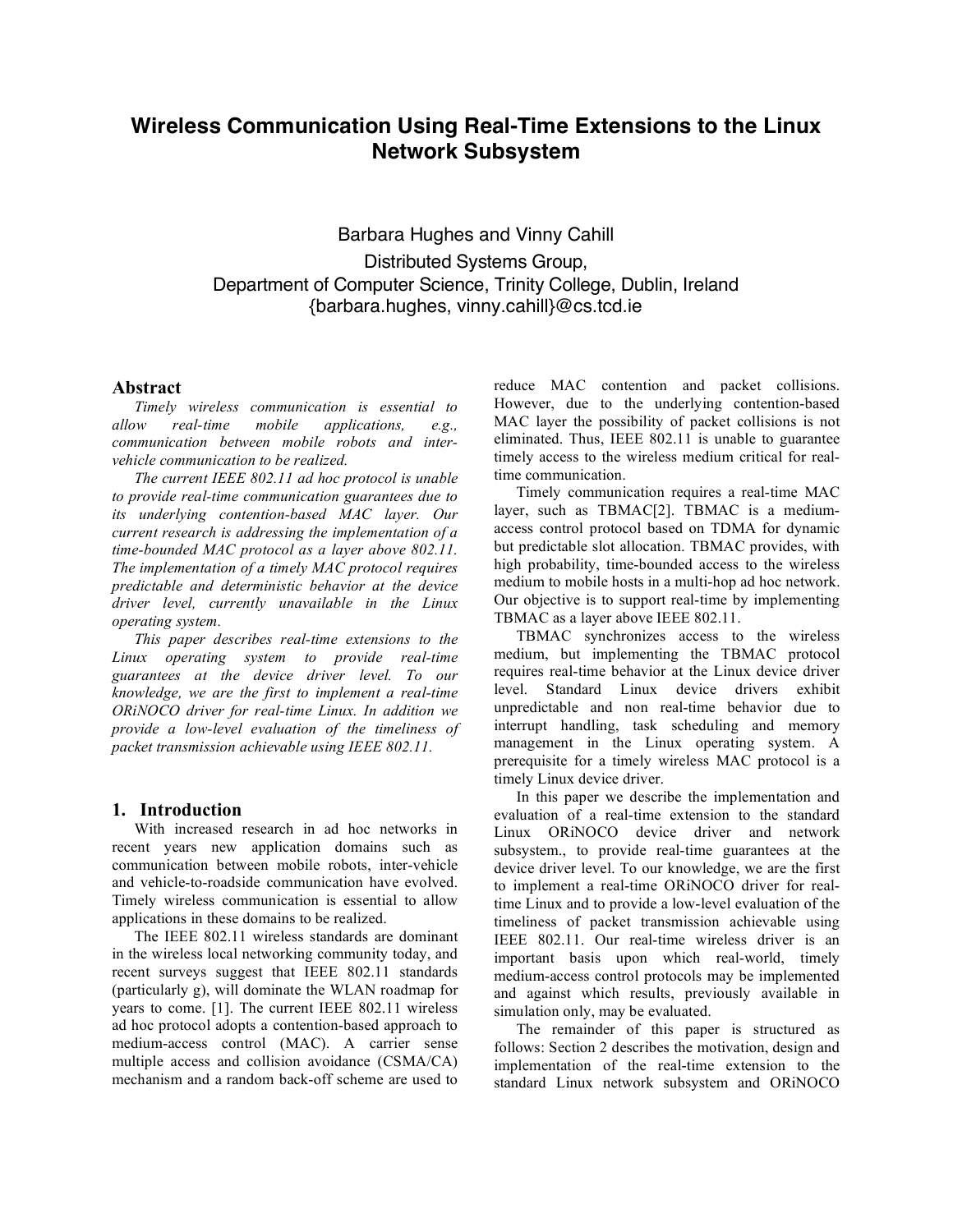drivers. Section 3 presents an evaluation of the realtime drivers using real-world experiments and section 4 describes our future work, the implementation of the TBMAC protocol using the real-time drivers available. Finally, Section 5 concludes this paper.

## **2. Design and implementation of real-time ORiNOCO drivers**

## **2.1. Unpredictability of standard Linux drivers**

Standard Linux device drivers were designed for a general purpose operating system where the timeliness of interrupt servicing, task prioritization and memory management, essential for real-time applications, are not provided. To achieve real-time behavior extensions must be implemented in the standard Linux operating system.

RTAI provides hard real-time capabilities in a Linux environment [3]. RTAI falls into the category of a hybrid operating system (RTOS) where the generalpurpose operating system (e.g. standard Linux kernel device drivers) has control of most hardware resources but it is subject to the control of a deterministic hard real-time operating system (RTAI). The central idea of RTAI is that a RTOS can run alongside Linux and provide real-time capabilities, with the assumption that Linux does not divert critical hardware events or interrupts from the RTOS (as would occur using standard Linux device drivers), as it is these events that will dictate the timeliness of the system. The extent to which these real-time capabilities are realized and available depend on both the design of the real-time application, e.g., incorporating predictability and timeliness, and the level of integration with RTAI (RTAI-compliance [3]), e.g., the exclusive invocation of RTAI system operations and primitives.

Real-time behavior requires real-time design at all layers of the system architecture. For example, RTAIcompliant and non-interruptible interrupt service routines (ISRs) at the device driver level, coupled with real-time tasks, guaranteed to execute with the highest task priority, for real-time processing at the application layer. With these design considerations in mind and coupled with a brief overview of the operation of the standard Linux network subsystem, i.e., the combination of device dependent network drivers and device independent network kernel modules, it is clear that real-time behavior is not supported.

Network drivers transmit and receive packets asynchronously to/from the outside world. A loaded network driver, i.e., available for invocation, inserts a struct net device data structure for each newly detected device into a global list of known available devices. The detected network device is initialized, e.g., pointers to device specific open,

hard start xmit etc. functions are populated with device dependent references, prior to device registration in the Linux kernel.

Each packet handled by the kernel, throughout the Linux network subsystem, is contained in a socket buffer structure (struct sk buff), which is allocated dynamically, using dev alloc skb when required for either packet transfer or reception. For example, in Figure 1, the resolved device dependent hard start xmit expects a successfully allocated socket buffer containing the physical packet as it should appear on the media, complete with transmission-level headers.

int (\*hard\_start\_xmit) (struct sk\_buff \*skb, struct net\_device \*dev);

## **Figure 1: Generic function protoype in the net\_device structure**

The successful allocation of a socket buffer is critical for all network operations, directly impacting the predictability of both packet transmission and reception.

Dynamic allocation, although catering for a change in memory requirements during execution, introduces the critical situation where memory requests cannot be satisfied by the residual memory available, leading to unpredictable execution. For example, the worst-case scenario for packet transmission is that the failure to allocate a socket buffer leads to a failure of the complete packet transfer.

General-purpose operating systems adopt a demand-paging approach to memory management [4]. However, demand paging is non-deterministic, for example, requiring access to disk, and thus is not suitable for real-time processing. The development of a real-time Linux network driver requires real-time memory management for the allocation of socket buffers, and thus a fundamental change to the standard Linux network subsystem. Furthermore, investigating the design and implementation of one of the standard wireless network device drivers, the ORiNOCO driver, raises some issues about the realtime capabilities of the Linux network drivers in general.

To guarantee timely interrupt servicing, interrupts must be serviced in a real-time context, i.e., interrupts must be diverted first to RTAI by registering a realtime handler, to ensure predictable and guaranteed response times, and forwarded to Linux, i.e., by the standard Linux interrupt dispatcher, if Linux is also expecting the interrupt. Thus to achieve predictable and deterministic interrupt handling in the ORiNOCO driver all interrupts serviced must be diverted to RTAI in this manner. Another potential source of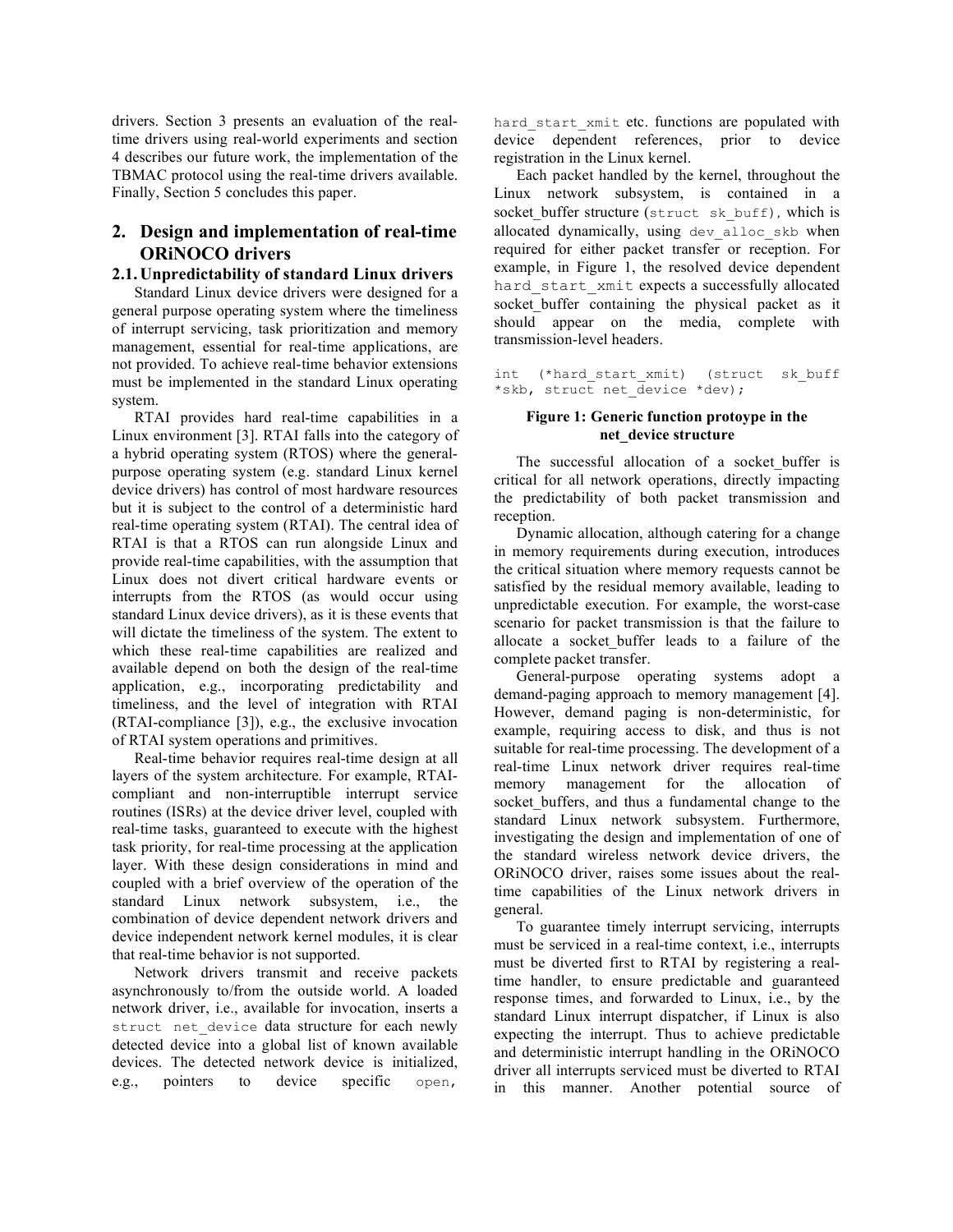unpredictability throughout the ORiNOCO network driver is that ISRs, e.g., orinoco ev $rx()$ , are executed with interrupts enabled, with the implication that a context switch may occur during critical interrupt servicing, potentially leading to unpredictable delays for required real-time processing.

Providing real-time capabilities to the standard Linux network subsystem requires a fundamental amendment to the core functionality, and behavior, of the subsystem, i.e., the allocation and management of the socket buffer structure. The use of, and interface with, the socket\_buffer structure is omnipresent throughout the network subsystem. Thus, amending the socket buffer structure has widespread consequences and cannot be treated in isolation. Furthermore, to guarantee predictability throughout the network subsystem real-time considerations must be implemented at both the kernel network modules and the low-level kernel network drivers.

The real-time network subsystem must co-exist with the standard Linux network subsystem, i.e., predictability and determinism must be guaranteed to real-time network drivers without hindering the operation of the standard Linux network subsystem.

Our real-time network subsystem, RT-WLAN, utilizes a real-time socket\_buffer abstraction, (RTsocket\_buff), with a new memory management module, (MemoryManager), and real-time network device (RTnet device), to address realtime design issues design in the standard Linux kernel network modules. The real-time design issues raised at the network device driver level are addressed in the RTorinoco real-time wireless driver.

## **2.2.Implementation**

The RT-WLAN network subsystem is encapsulated in a number of hierarchical layers implemented as kernel level modules. The RT-WLAN hierarchy is illustrated in Figure 2. The interactions between the real-time modules and amendments made to support a real-time network subsystem, are described in this section.

The rtcomm module is at the core of RT-WLAN and is responsible for providing predictable socket buffer allocation and management (RTSocket\_Buff), the initialization and management of a real-time net\_device abstraction (RTDeviceWrapper) and an encapsulation of realtime versions of standard Linux network modules, e.g., RTNetworkInit, the real-time version of </drivers/net/net\_init.c>.



#### **Figure 2: Interaction between modules in RT-WLAN**

The provision of predictable socket\_buffer allocation is achieved using the interaction between the MemoryManager and RTSocket Buff modules. Real-time memory management design must guarantee that memory is available and maintained in physical RAM. To achieve this, the MemoryManager modules creates a static pool of RTsocket\_buff structures<sup>1</sup> implemented as a fixed size, doubly linkedlist which is guaranteed to remain in scope until explicitly removed. A call to RTdev alloc skb(), invokes the utility methods of the MemoryManager module to perform bounded traversal of the socket buffer list, to locate and allocate an available item. The RTSocket Buff module provides the real-time socket\_buffer interface to all other modules in RT-WLAN.

A real-time network device, RTnet\_device, structure encapsulates and extends the standard Linux net device structure, with the real-time versions of the standard net device services, for example, device register and unregister, as provided by the module RTDeviceWrapper. In a supplementary

<sup>&</sup>lt;sup>1</sup> RTSocket Buff is the real-time module and RTsocket buff the real time version of sk buff.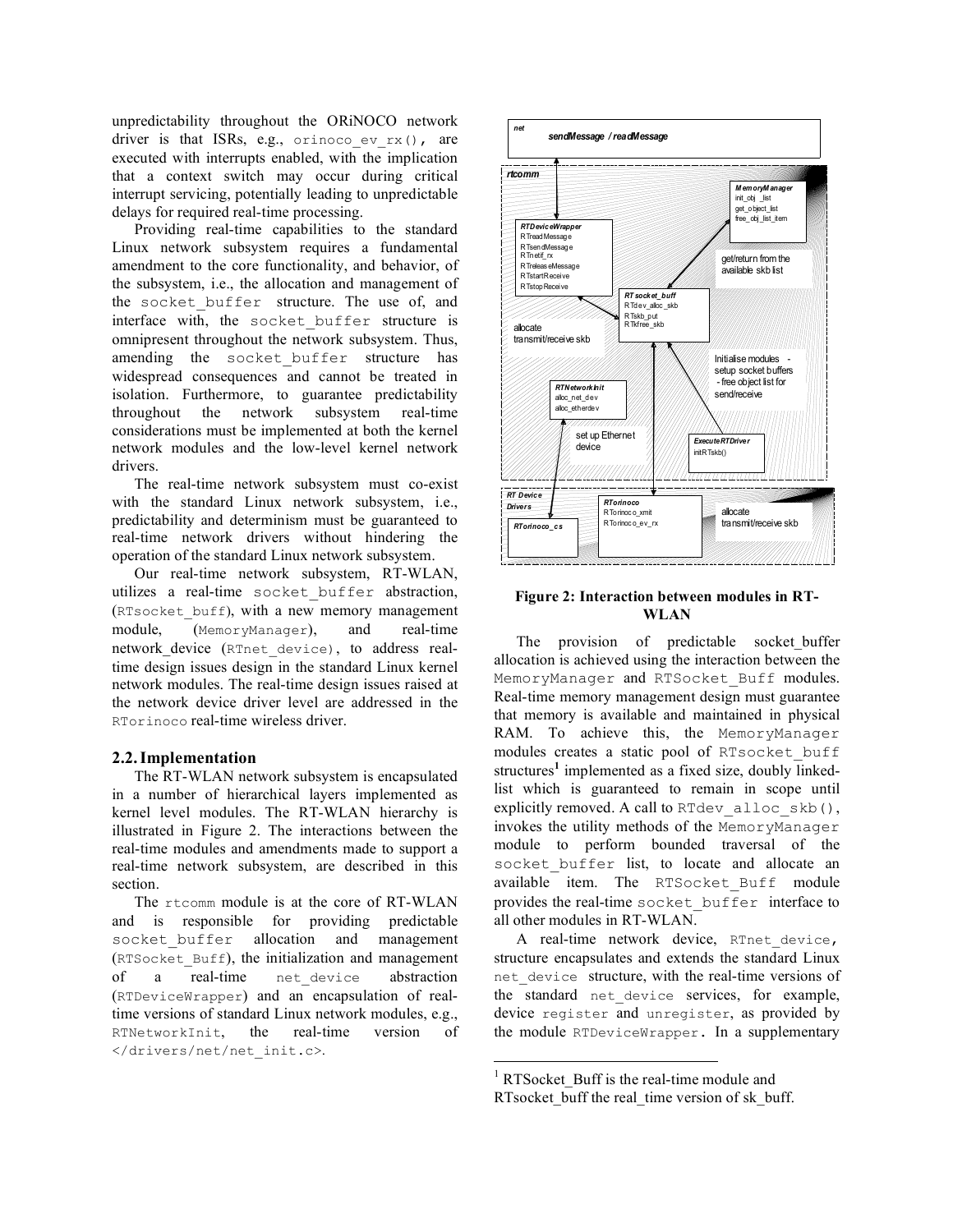role, RTDeviceWrapper provides an interface to send and read wireless packets from the real-time device driver, RTorinoco, illustrated in Figure 3.

int RTsendMessage(char \*buffer, int size); RTsocket buff\* RTreadMessage(void);

#### **Figure 3: Real-time packet send/read function prototypes**

As previously mentioned, the socket buffer structure, or in this case, the real-time equivalent RTsocket buff, is the unit of packet exchange for all transfers to/from a network device. Thus, prior to any interaction with the RTOrinoco driver, the generic data packet, identified in Figure 3 by buffer, must be transformed to a RTsocket\_buff structure.

Real-time packet transfer using RTsendMessage encapsulates the allocation and population of a RTsocket buff structure, using the RTSocket Buff module interface, and initiates the packet transfer to the wireless card, in this case the invocation of the RTorinoco\_xmit function, the header of which is shown in Figure 4.

RTorinoco\_xmit(struct RTsocket\_buff \* skb , struct RTnet device \* rtndev ).

#### **Figure 4: Real-time version of orinoco\_xmit()**

RTorinoco xmit, is the real-time wireless interface for packet transfer and expects (and invokes) real-time network subsystem and RTAI primitives only.

In the standard Linux ORiNOCO driver, packet transfer from the wireless card is initiated upon reception of an orinoco ev rx interrupt notifying packet availability at the wireless interface. The packet payload is extracted and placed in a socket buffer which is subsequently added to a queue of pending packets scheduled for future notification to higher layers, using the netif\_rx interface of net device. Real-time packet reception must not only remove the non-deterministic socket buffer allocation, but must also eradicate the unpredictability of the pending packet notification, for an undetermined time in the future.

Substituting the dependency on standard socket buffers with the real-time equivalent RTsocket buff removes one source of unpredictability. Implementing a real-time version of netif\_rx would eradicate the other. The RTDeviceWrapper module provides an interface to RTnetif rx, the real-time netif rx. Using this interface, a real-time memory pool, representing the pending packets, is maintained and immediate

notification of packet availability is made to the higher layers.

The rtcomm module not only encapsulates the core functionality of the standard Linux network subsystem, but also provides an abstraction of the real-time semantics to layers above, i.e., application layer, and below, i.e., the network device driver. The lowest layer in the RT-WLAN subsystem is the real-time network device driver, encompassing the RTorinoco cs, RTorinoco and RThermes modules.

An initial requirement for the real-time network drivers was to remove all dependencies on the standard network subsystem, i.e., by substitution with the realtime equivalent from rtcomm. In addition, specific amendments were necessary to the low-level semantics of both RTorinoco\_cs and RTorinioco to achieve real-time behavior.

Timely interrupt servicing is a critical concern in a real-time network device driver. RTAI provides the required real-time guarantees by diverting the interrupt handling to RTAI and then Linux, or more precisely in this case, to PCMCIA. To achieve interrupt diversion as described, RTAI requires the specification and implementation of a real-time interrupt handler for the specific IRQ, which was implemented in this case in RTorinoco cs. Once this interrupt handler is registered, as illustrated in Figure 5, any interrupts for which this interrupt handler is registered will be available to RTAI prior to PCMCIA.

retval=rt\_request\_global\_irq(ndev->irq, orinoco\_irq\_handler) ;

#### **Figure 5: Example of RTAI interrupt handler specification**

Additional modifications were made to the RTorinoco module. For example, to guarantee ISRs execute in a real-time context, i.e., with interrupt disabled, and to provide RTAI-compliance throughout the module, i.e., RTAI versions of the standard Linux synchronization and coordination primitives used only. The latter modification was implemented throughout the real-time network drivers.

Situated directly above rtcomm, is the net layer, acting as the mediator between the application layer and the rtcomm module. The net layer, or more explicitly the RTCommWrapper module, provides a simple abstraction of the packet send and read interface of rtcomm to the application layer. The creation, manipulation and destruction of thread-safe real-time tasks are the critical real-time issues at the application layer. The behavior, e.g., periodicity, and operation of the real-time tasks are dependent on the requirements of the application. An example of packet transmission using the RT-WLAN network system is illustrated in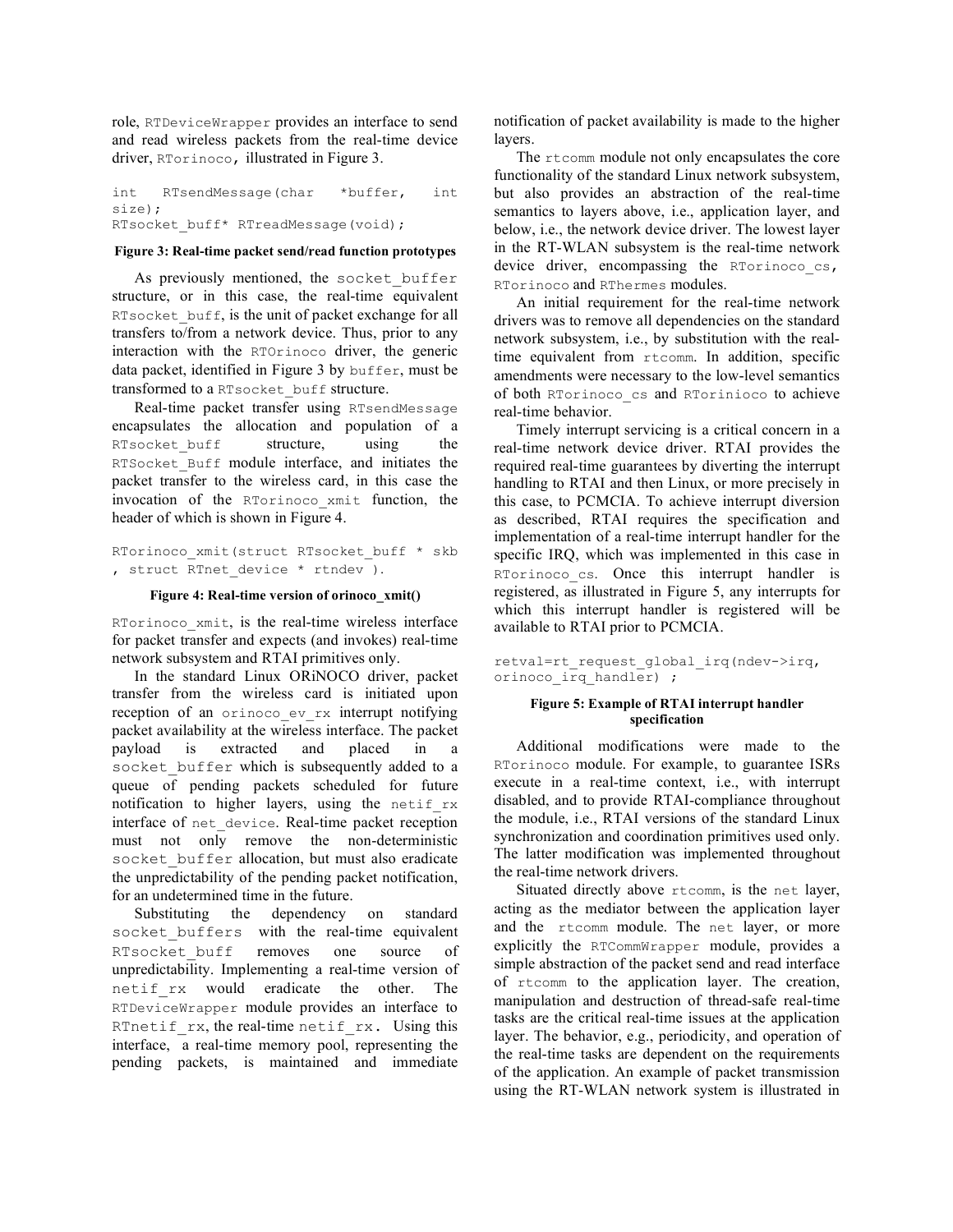Figure 6, and described as follows. A real-time task, executing with the highest priority, invokes the sendMessage interface of the RTCommWrapper at the net layer, with a generic data buffer representing the packet payload. sendMessage in turn invokes RTSendMessage, of rtcomm, where the generic packet payload is inserted into a real-time socket buffer. This socket buffer is passed to RTorinoco xmit, invoked from within RTSendMessage, for the low-level packet transmission by RTorinoco. The socket buffer, with transmissionlevel headers added, is queued in the network device queue for transfer to the wireless card, where using IEEE 802.11 contention for the wireless medium, prior to packet transfer is started.



**Figure 6: Packet transfer using RT-WLAN**

The standard Linux network susbsystem, by design (e.g., dynamic memory allocation) and implementation (e.g., non real-time interrupt servicing), does not provide predictable and deterministic behavior. To introduce real-time behavior requires amendments throughout the network subsystem, which lead to our real-time network subsystem, RT-WLAN.

With the implementation of the RT-WLAN subsystem, we have the ability, for the first time, to provide real-time behavior in the wireless 802.11 network driver. In the next section we evaluate the predictability of the real-time drivers using real-world experiments.

#### **3. Evaluation**

#### **3.1.Experimental setup**

#### **3.1.1. Experimental environment.**

Our evaluation is based on experiments performed using two Lucent ORiNOCO 11Mbit/s Gold cards executing the real-time RTorinoco network drivers and interfacing with RT-WLAN kernel modules. The RT-

WLAN network subsystem was run on two Pentium III notebooks with 1 Gigahertz, 512K L2 cache, 256MB RAM with PCMCIA wireless cards. Each notebook ran an identical version of the Red Hat Linux 7.3 operating system with the kernel 2.4.20 patch and the RTAI release version 3.0 applied.

We chose three different physical environments for our experiments to ascertain the influence that the environment, and particularly wireless interference and contention, exhibits on the results achieved. The environments selected were as follows:

*Outdoor, open space*

We selected a large open space area<sup>2</sup>, free from physical obstacles, such as buildings and trees, and with a low probability of wireless interference.

*Indoor, home environment*

Our first indoor environment exemplifies a typical home environment, which may exhibit some wireless interference due to the existence of other wireless devices, e.g., wireless phones, typically found in the home.

 *Indoor, office environment* Our second indoor environment was chosen to exhibit a high probability of wireless contention. The location chosen was a computer science laboratory within range of other wireless networks and devices.

#### **3.1.2.Metrics for 802.11 packet transmission**

Throughout our experiments, all wireless packets are broadcast and all timing considerations are over one hop only. Using IEEE 802.11b, an ACK is not expected for broadcast transmissions and thus is not included in our benchmark calculations for packet transmission in the following section. Furthermore, our ORiNOCO cards, have RTS/CTS switched off, fragmentation disabled, maximum retry attempts limited to 4 and transmit broadcasts at an implicit maximum bit rate of 2Mb/s. The packet size for all experiments is 74 octets, with a fixed number of packets (1000) transmitted at a user-defined rate. The percentage of packets dropped is also analyzed, and discussed separately. Each experiment commences with one wireless host, the originator, transmitting a packet. The other wireless host receives, processes and replies with an amended packet. The experiment completes when the originator has processed the returned packet.

There were two main objectives of our real-world experiments. The first was to provide low-level timing analysis for all stages of packet transmission using Lucent ORiNOCO Gold cards, to the best of our

 <sup>2</sup> Located at North Bull Island, Co. Dublin, Ireland.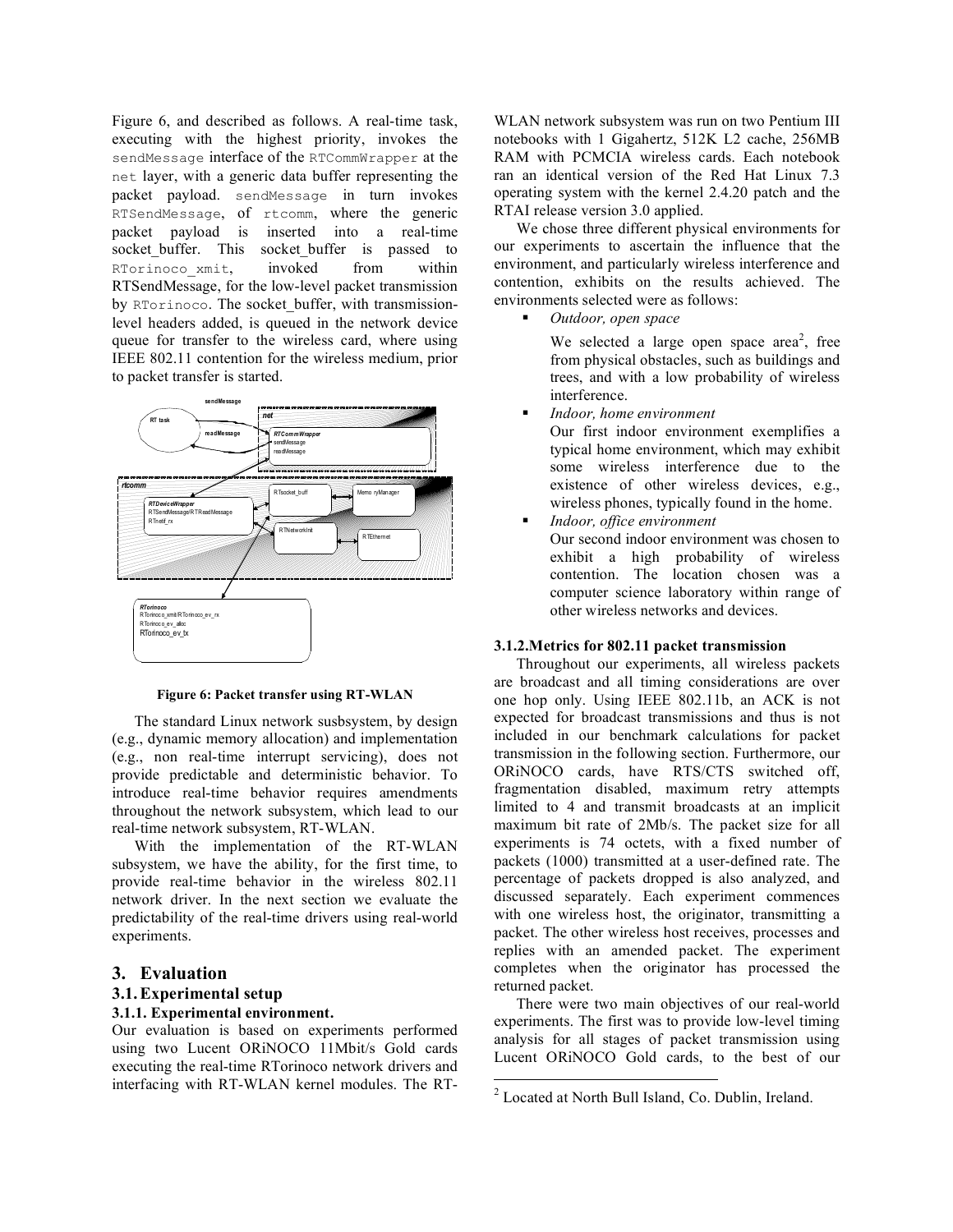knowledge, previously unavailable. Our second objective was to evaluate the predictability available in the real-time network device driver, the calculation of which is described in the next section.

## **3.1.3 Critical phases of packet transmission- latency**

The critical stages for timing analysis in wireless packet transmission are illustrated in Figure 7. In RT-WLAN, packet transmission is initiated with the invocation of sendMessage, symbolized by  $T_{start}$ . The packet is transferred to the RTorinoco device driver queue, implemented in software, with  $T_{quued}$  denoting when the packet has been queued. The interval between T<sub>queued</sub> and T<sub>start</sub> is the *software latency* incurred to transfer a packet to the device driver queue. Using RT-WLAN we expect a predictable software latency, regardless of the external physical environment or rate of packet transmission.



**Figure 7: Timed actions in the packet transmission process**

Following the transfer of the packet to the device driver queue, the latency incurred is either by *firmware*, i.e., the transfer of the packet to the physical wireless card, or, the 802.11b PHY *communication* latency, i.e., packet transfer using contention-based MAC. Both the firmware and communication latency are not within software control. The successful completion of each stage is notified via interrupts, which, using RT-WLAN, we service using the realtime interrupt handler, and record the time at which the interrupts occur. Transfer to the wireless card is denoted by  $T_{ev\$  alloc and from the wireless card over the air, by  $T_{evtx.}$ .

Throughout our experiments, our objective is to achieve a *predictable software latency* and to provide timing analysis of the firmware and communication latency of 802.11b, the granularity of which has not previously been available.

Due to the dominance of the IEEE 802.11 PHY communication latency in the latency for packet transmission, it is necessary to calculate lower timebounds for the size of packets and equipment, regardless of the environment, used in our experiments.

As discussed in [5], the PLCP preamble used in the IEEE 802.11b PHY is 144 bits and the PLCP header is 48 bits, both of which are transmitted at 1Mbps. Thus the PLCP overhead is  $192 \mu s$ . The time for a data frame with *l* octet payload to be transmitted over IEEE 802.11b PHY at rate *r* (Mbps) is

$$
T_{data}(l,r) = tPLCPOverhead + ((l+28).8)/r
$$
  
= 192 + (((l+28).8)/r (µs) (1)

The time for data frame transmission in our experiments is 488  $\mu$ s. In IEEE 802.11b, a random back-off interval is introduced to reduce the probability of collisions. In our experiments, and using the equations from [5], minimum packet transmission delay in a contention-free environment, with a first back-off interval of 0, is 538*µ*s The maximum random back-off interval, on the first transmission attempt, is 620*µ*s. Thus, a successful first transmission attempt, i.e., with no collisions, may occur anywhere up to the upper bound of 1158*µ*s, for our experiments. We use these theoretical time bounds to compare with our actual results.

## **3.2. Analysis of timed packet transmission**

We start our evaluation by presenting some benchmark results, obtained in a low-contention, open-space environment with a packet transmission rate of 20ms. This periodic transmission rate is significantly greater than the expected round trip time (RTT), for the packet, i.e., the time for a transmitted packet to reach a receiver and a reply to reach the packet originator. Thus, this experiment exhibits a low probability of contention both in the environment and in the rate of packet transmission.

The average software latency achieved in this environment is illustrated in Figure 8. The average software latency, i.e.,  $T_{quued}$  is 384  $\mu$ s, with less than 0.4% of the packets transmitted in the sample space deviating from this average by more than 30*µ*s. Thus, we consider 384*µ*s, as the average software latency achievable using RT-WLAN. If the software latency is predictable, we expect our other experiments to exhibit approximately the same software latency, regardless of the contention in the physical environment or the rate of packet transmission.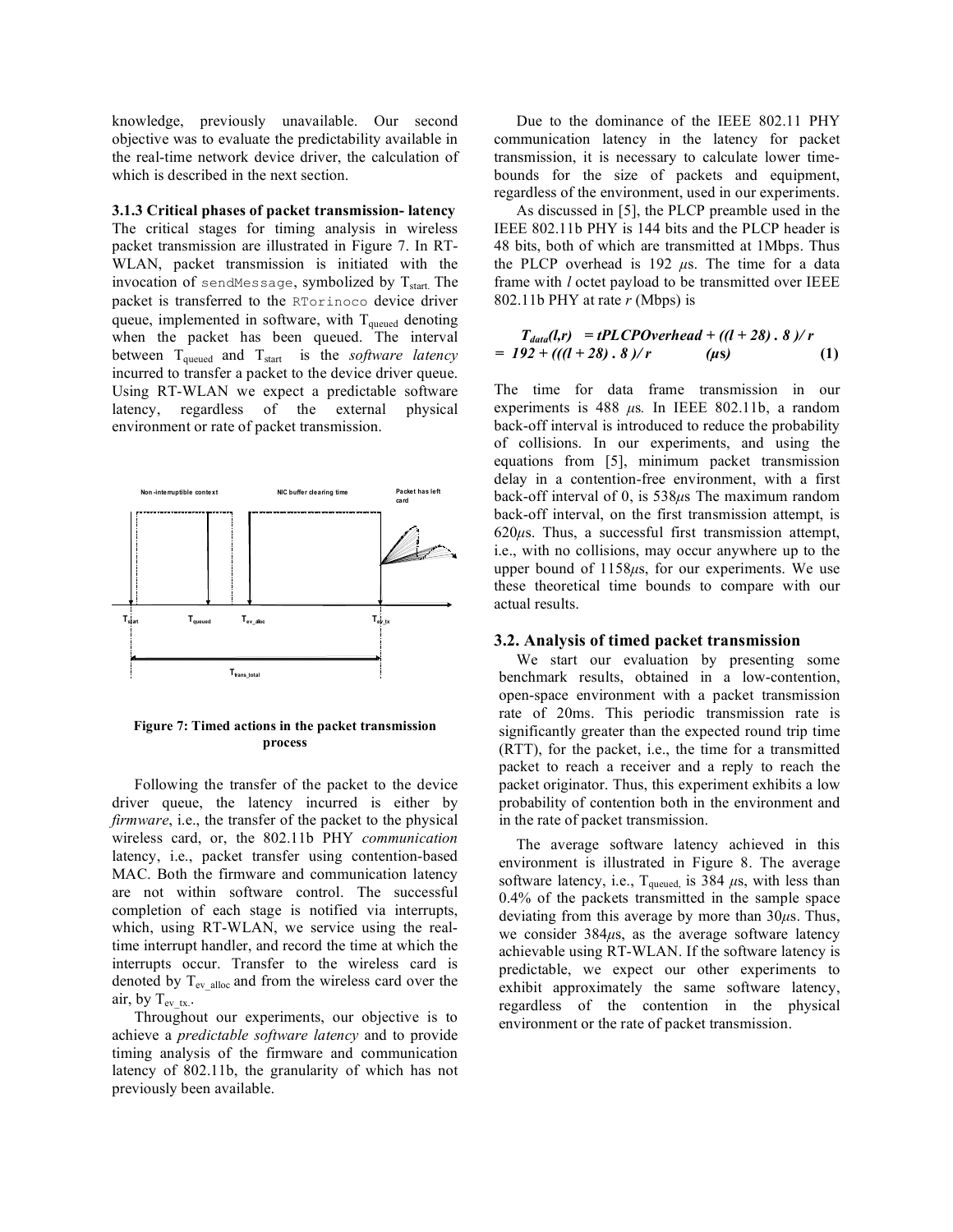

**Figure 8: Benchmark software latency in RT-WLAN**

The next stage of packet transmission is packet transfer to the physical wireless card and the latency incurred is attributed to the firmware. In this experiment the average firmware latency (i.e., the duration between the  $T_{\text{alloc}}$  interrupt and the time the packet was queued on the network device, or Talloc -  $T_{quued.}$  is 120 $\mu$ s. and less than 0.2% deviate from the average by  $+50\mu s$ . The results of this experiment are illustrated in Figure 9.





Up to this stage, all packet transmission latencies have been incurred due to internal processing, to queue and then to transfer the packet to the wireless card. The next stage, packet transmission using IEEE 802.11b PHY, is the first point at which external factors influence the communication latency achievable, and is directly related to the utilisation of the wireless medium within the transmission range. A graph of the communication latency is illustrated in Figure 10.



**Figure 10: Communication latency for IEEE 802.11b**

The average communication latency, i.e., the time for a packet queued in the wireless card to be successfully transmitted, is 604*µ*s. As discussed previously, the time-bounds for successful packet transfer in our experiments range from 538*µ*s to 1158*µ*s. Using these values, it is assumed that those packets experiencing a communication latency greater than the upper bound were delayed, for example, due to contention for the wireless medium in the transmission range. In this experiment, 0.2% (i.e., 1 packet) experienced a delay greater than 1158*µ*s, confirming the close to contention free status of our open space environment. In addition, 100% of the packets were transmitted successfully, and the average round trip time was measured as 2493*µ*s.

The total send latency,  $T_{trans\_total}$ , encapsulates the processing latency (software and firmware) and the communication latency (of IEEE 802.11 PHY).  $T_{trans\ total}$  terminates when RTorinoco ev tx interrupt is received to notify that the packet has successfully left the wireless card. In this experiment, the average  $T_{trans\ total}$  is 1108 $\mu$ s, with less than 0.8% of successfully transmitted packets deviating from this average by more than 300*µ*s. It is interesting to note that the average achieved for *total send latency*, is still less than the upper bound for first attempt packet transmission communication latency, using IEEE 802.11b in a contention free environment. From these results it is clear that the random back-off interval is the dominant factor. It is observed that an "unlucky" choice of back-off interval (i.e., close to aCWmax[5],), will significantly increase the latency for packet transmission, possibly unnecessarily if contention is low. Given these results, an observation may be made that the dynamic adaptation of the bounds of the backoff interval to reflect the environment, e.g., gradually increasing the back-off interval if collisions are frequently occurring, would be beneficial for reducing communication latency in general. However, this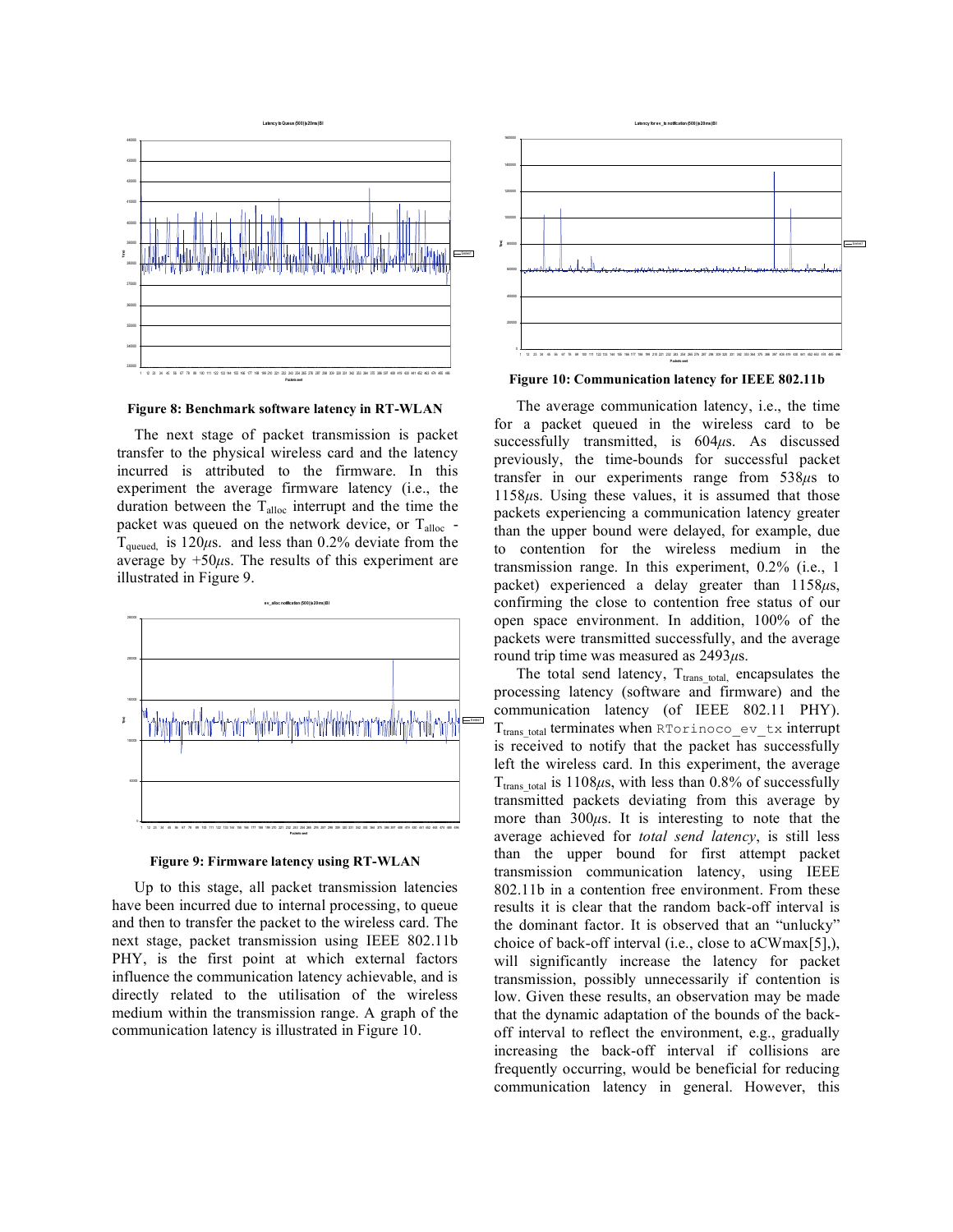proposal would still not provide the predictability required for real-time communication.

To analyse the predictability achieved using RT-WLAN, and to further investigate the influence of the environment on firmware and communication latency, we performed our packet transmission experiment in each of our selected environments, at increasing rates of transmission, i.e., attempting to increase the probability of packet collisions. The results of these experiments are summarised in Table 1, for transmission rates of 5ms and 3ms. An interesting observation to be made from these results is that the worst-case software latency has remained within 6*µ*s of the benchmark time-bound. Thus, predictable software latency is achievable regardless of the degree of contention in the physical environment.

**Table 1: Average results for timed packet transmission at 5ms and 3ms**

| Latency to         | Average        | Average        | Average        |
|--------------------|----------------|----------------|----------------|
| measure            | 5ms(BI)        | 5ms(H)         | 5ms(W)         |
| $T_{quued}$        | $387\mu s$     | $387\mu s$     | $388\mu s$     |
| $T_{\text{alloc}}$ | $122\mu s$     | $121\mu s$     | $121\mu s$     |
| $T_{\rm ev~tx}$    | $647\mu s$     | 644 $\mu$ s    | $665\mu s$     |
| $T_{trans\_total}$ | $1157\mu s$    | $1151\mu s$    | $1174\mu s$    |
| $T_{\rm RTT}$      | $2595\mu s$    | $2594\mu s$    | $2612\mu s$    |
| Latency to         | <b>Average</b> | <b>Average</b> | <b>Average</b> |
| measure            | 3ms(BI)        | 3ms(H)         | 3ms(W)         |
| $T_{quued}$        | $389\mu s$     | $390\mu s$     | $388\mu s$     |
| $T_{\text{alloc}}$ | $124\mu s$     | $122\mu s$     | $128\mu s$     |
| $T_{\rm ev\_tx}$   | $635\mu s$     | 635 $\mu$ s    | $654\mu s$     |
| $T_{trans\_total}$ | $1149\mu s$    | $1148\mu s$    | $1170\mu s$    |
| $T_{\rm RTT}$      | $2587\mu s$    | $2600\mu s$    | $2634\mu s$    |

The result for communication latency, i.e., the  $T_{ev-x}$ value, is also of interest. It is not surprising that the communication latency in our indoor, office environment with a transmission rate of 3ms, exhibits the greatest deviation from the average in the benchmark case, by approximately 55*µ*s. What is not clear from the average result alone is that 2.5% of packet transmissions experienced a communication latency greater than 1158*µ*s, exhibiting that wireless interference is evident in this environment. The worstcase communication latency in this indoor experiment was a substantial 2185*µ*s, a value that includes multiple back-off and retransmission attempts to avoid contention for the wireless medium.

Wireless interference in the physical environment is one probable source of contention another is the high probability of forced contention and collision between the transmission of packet<sub>N</sub> and the reply of packet<sub>N-1</sub>. or indeed any previous packet, at this high rate, i.e., 3ms, of packet transmission. Using the benchmark

results obtained and referring to the calculation of the upper bound on successful first attempt packet transmission of 1158*µ*s, it is clear that forced contention is occurring.

The average accumulated benchmark software and firmware latency, per transmission, is 504*µ*s, i.e., (384  $+ 120$ ) $\mu$ s. Thus, the maximum successful first attempt total packet transfer latency, i.e.,  $T_{trans\_total}$  could reach 1662 $\mu$ s, i.e., 1158 $\mu$ s + 504 $\mu$ s, for each transmitting wireless host. Thus, given the original send invocation was started at 0*µ*s, the upper bound on the return packet reaching the originator, with successful first attempt transmission by both wireless hosts, is after 3324*µ*s has elapsed, i.e., after the start of the next packet transfer at the originator, at 3000*µ*s. In this case, packet transmission and reply have overlapped in time. Thus, if there is any wireless interference in the physical environment, evidence in our indoor office environment, causing additional back-off and retransmission attempts, the probability of original and reply packets being delayed and consequently overlapping in time and contending for the wireless medium, is even greater.

We target this behaviour explicitly in our next set of experiments. We increased the transmission rate even further, i.e., to 1.5ms, to observe the impact on wireless medium contention. The results achieved at 1.5ms transmission rate are illustrated in Table 2.

**Table 2: Average results for timed packet transmissions at 1.5ms**

| Latency<br>to      | <i><b>Average</b></i> | <i>Average</i> | <b>Average</b> |
|--------------------|-----------------------|----------------|----------------|
| measure            | 1.5ms(BI)             | $1.5ms$ (H)    | 1.5ms(W)       |
| $T_{quued}$        | $388\mu s$            | $388\mu s$     | $388\mu s$     |
| $T_{ev,tx}$        | $900\mu s$            | $897 \mu s$    | $940\mu s$     |
| $T_{trans\_total}$ | $1148\mu s$           | $1144\mu s$    | $1183\mu s$    |
| $T_{\text{RTT}}$   | $3096\mu s$           | $3107\mu s$    | $3132\mu s$    |
| % dropped          | 82                    | 82             | 83             |

Again, an initial observation is the predictability of the results for the software latency, i.e., within 4*µ*s of the benchmark results, highlighting that increased transmission rates do not influence the real-time behaviour of the software latency.

The most obvious influence of the change of transmission rate is, unsurprisingly, on the communication latency  $T_{ev\,tx}$ , which has increased by approximately 300*µ*s on average, with a worst-case increase of 340*µ*s, again as exhibited in the indoor, office environment. The results for  $T_{trans\ total}$  are also significant, with an average in the three environments of 1157*µ*s. Given the periodic transmission rate of 1500*µ*s in these experiments, it is obvious that packet transmission and reply are highly likely to overlap in time, increasing the contention for the wireless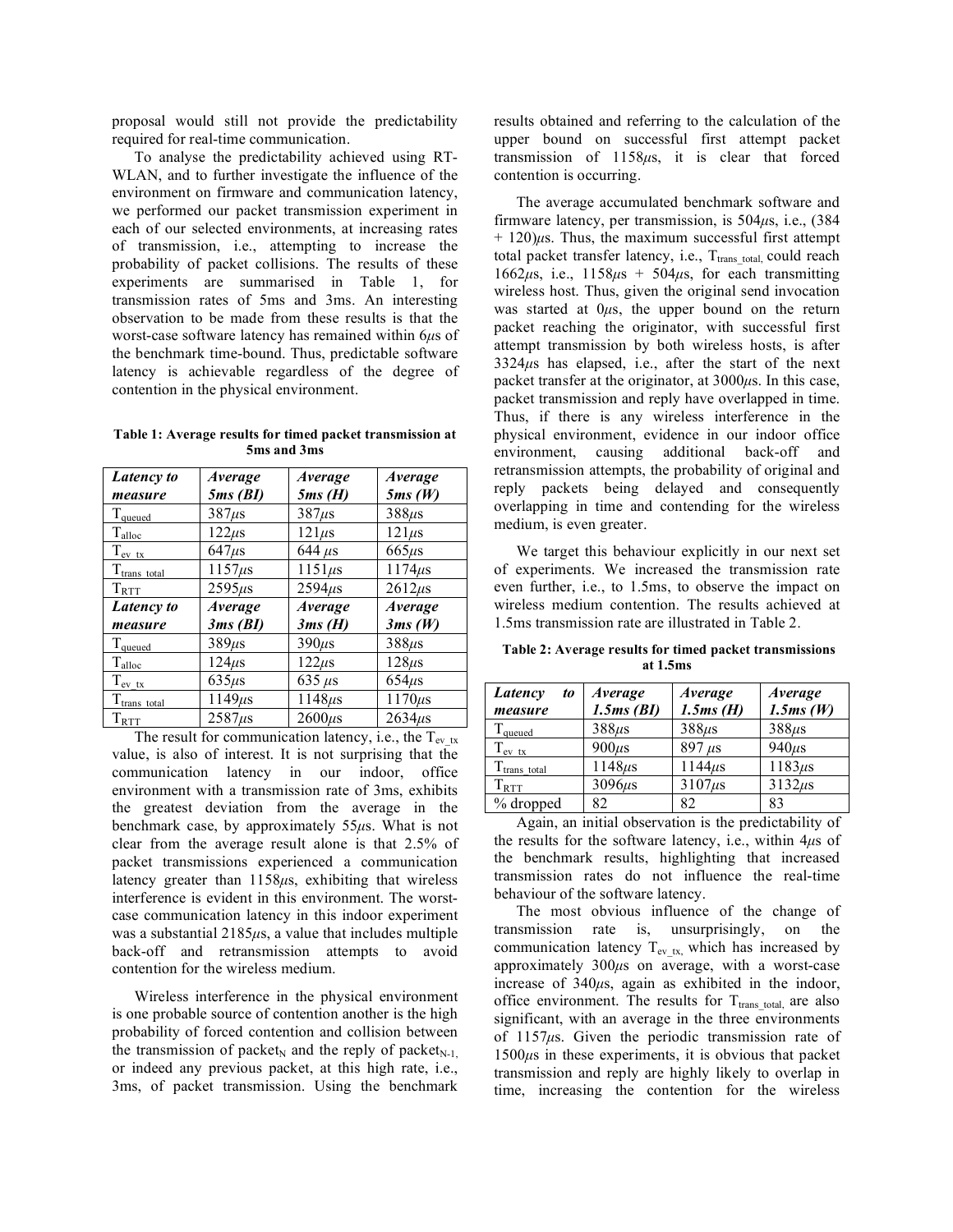medium, potentially for every reply packet, leading to random back-off, transmission retry attempts and finally dropped packets. As illustrated in Table 2, the forced contention in this experiment has lead to a startling rate of packets dropped, with 82% of packets dropped even in the open space experiments. Given the rate of dropped packets deviates by only 1%, throughout the different physical environments, it is clear that the forced contention for the wireless medium introduced at this rate of transmission, is the primary cause rather than external environmental influence.

In the 3ms experiments, although wireless contention lead to increased communication latency, no packets were dropped, with 100% successful packet transmissions achieved. Thus, between a 3ms and 1.5ms transmission rate, the time-bounds of the wireless device, i.e., the firmware latency, and the semantics of contention-based IEEE 802.11 mediumaccess, e.g., the random back-off intervals, play an increasingly critical role on the predictability of packet transmission, with the result that any contention for the wireless medium, (regardless of the physical environment) may contribute to packet loss.

The objective of our final set of experiments was to analyze the impact of an additional participating wireless host, with identical software and hardware, in the shared transmission range. As per the previous experiments, one wireless host was designated as the packet transmission originator, with the other two receiving, processing and replying with an amended packet. The experiments complete when the originator has processed the returned packet. An experimental run encompasses 100 packet transmissions from the originator.

The results obtained, for each receiving wireless host, are illustrated in Table 3, and relate to a 20ms transmission rate in our indoor, home environment.

**Table 3: Average results for multi-node packet transmission at 20ms**

| Latency<br>to            | Average      | <b>Average</b> |
|--------------------------|--------------|----------------|
| measure                  | <b>HostA</b> | <b>HostB</b>   |
| $\Gamma$ queued          | $393\mu s$   | $397\mu s$     |
| $T_{\rm ev\_tx}$         | $573\mu s$   | $579\mu s$     |
| T <sub>trans total</sub> | $1198\mu s$  | $1211\mu s$    |
| $T_{\rm RTT}$            | $2825\mu s$  | $2797\mu s$    |
| % dropped                |              |                |

Analyzing these results the predictability and scalability of the software latency is again evident. The most significant result is the high percentage of dropped packets, particularly in relation to HostB. Our

future work will investigate further this bias towards one specific host, whereas our current analysis discusses the general cause for high packet loss in this experiment.

Our multi-node experiments were executed at a 20ms packet transmission rate, which as identified previously, is significantly greater than the expected worst-case round trip communication time. At a 20ms transmission rate we do not expect forced contention between packet transmission and reply, as described in our 1.5ms experiments.

The source of packet loss in this experiment is directly related to the inclusion of an additional participating wireless host in the transmission range. A typical scenario is as follows: the originator transmits a packet every 20ms. Both receiving wireless hosts receive, process and attempt to reply, with a high probability of directly contending for the wireless medium. Following the maximum number of retry attempts has been reached, the packet is dropped. Thus, in this experiment packet loss is due solely to the contention-based medium-access wireless ad hoc protocol of IEEE 802.11.

Observing the results achieved, the addition of one wireless host has caused non-deterministic packet transfer and significant packet loss, highlighting the scalability issues prevalent with any contention-based MAC protocol. From these results alone it is clear that the contention-based IEEE 802.11 MAC protocol is not suitable for predictable, and therefore real-time, communication in wireless ad hoc networks, even of limited density.

The objectives of our experiments were to evaluate the predictability of the RT-WLAN network subsystem and provide low-level timing analysis of each of the stages of packet transmission. From the granularity of the timing analysis, it is clear that predictable software latency, regardless of the physical environment and packet transmission rate, has been achieved. What has also become evident is the extent to which the physical environment, the utilization of the wireless medium and the network density, influences the communication latency, directly related to the contention-based IEEE 802.11 MAC protocol.

Removing unpredictable wireless contention from packet transmission, i.e., a real-time medium-access protocol, would provide the predictability required for real-time wireless communication. We discuss our current and future work on the implementation of a real-time MAC protocol in the next section.